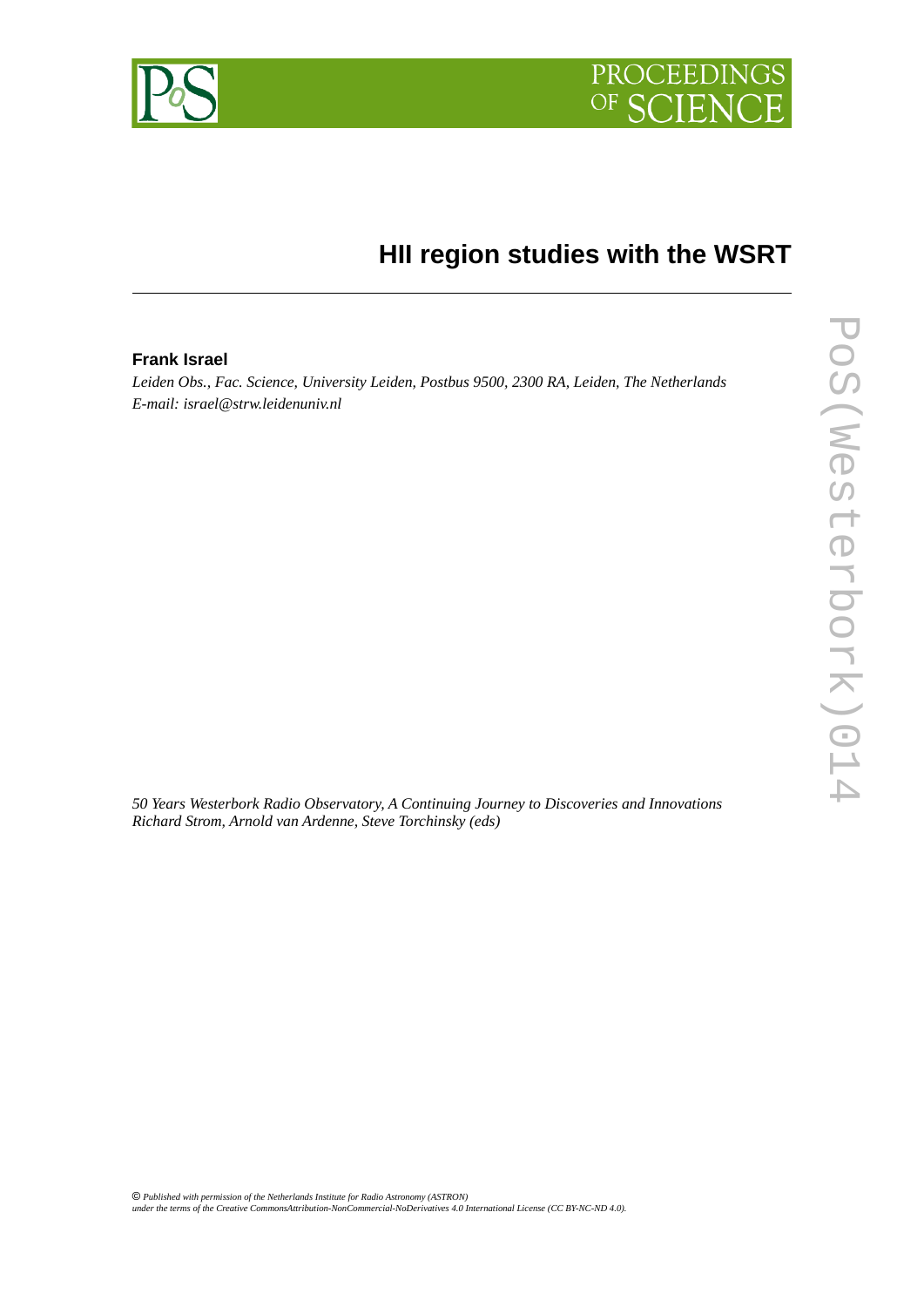# **Chapter 13 HII region studies with the WSRT**<sup>1</sup>

Frank Israel\*

# **1. Making plans**

Well before the official opening of the WSRT, astronomers in The Netherlands were already considering how to put the powerful new telescope to good use. Many of them, with Oort in the forefront, were eager to expand their observing horizons beyond the boundaries of the Milky Way galaxy, until then the effective limit of almost all Dutch astronomical research.

These early ideas can be traced in a number of Synthesis Radio Telescope Project internal technical reports (ITRs). In the years 1967 and 1968, five of these<sup>2</sup> deal with possible observing programmes, and Oort provided an inventory of 15 worthwhile programmes in ITR-74, only four of which were Galactic. In part of ITR-65, Van Woerden briefly discussed HI line measurements of Galactic clouds and globules, but the only one specifically focusing on Galactic objects is ITR-48<sup>3</sup> by Brouw, Habing, Pottasch, Tolbert, and Van Woerden. The authors were all located at the Kapteyn Lab in Groningen, except Brouw who together with Habing was yet to obtain his PhD. The five topics were polarization, supernova remnants, planetary nebulae, HII regions, and the Cygnus-X region. Remarkably, Habing did not write the section on HII regions (which he later studied with the WSRT) but supernova remnants (which he did not). Instead it was Tolbert who discussed three lines of investigation: mapping of individual HII regions and studying early star formation; tracing Galactic structure using recombination lines, and mapping the HII region population in other nearby galaxies (among them M 33 and M 101). Before 1975, all three had been carried out with the WSRT.

\* Leiden University, The Netherlands

2 ITRs 44, 48, 49, 65, 73 3 Undated, but must be second quarter of 1967

<sup>1</sup> This is a personal account of work with the WSRT in the first five years of its operation. A detailed overview of these results and their scientific context can be found in Habing & Israel, 1979 Annual Review of Astronomy and Astrophysics, Vol. 315, p. 345. A much more complete and broader treatment of how we came to learn about star formation and the role of HII regions can be found, among other places, in the book by H.J. Habing, 'The Birth of Modern Astronomy 1945-2015' published by Springer, New York, 2018/2019.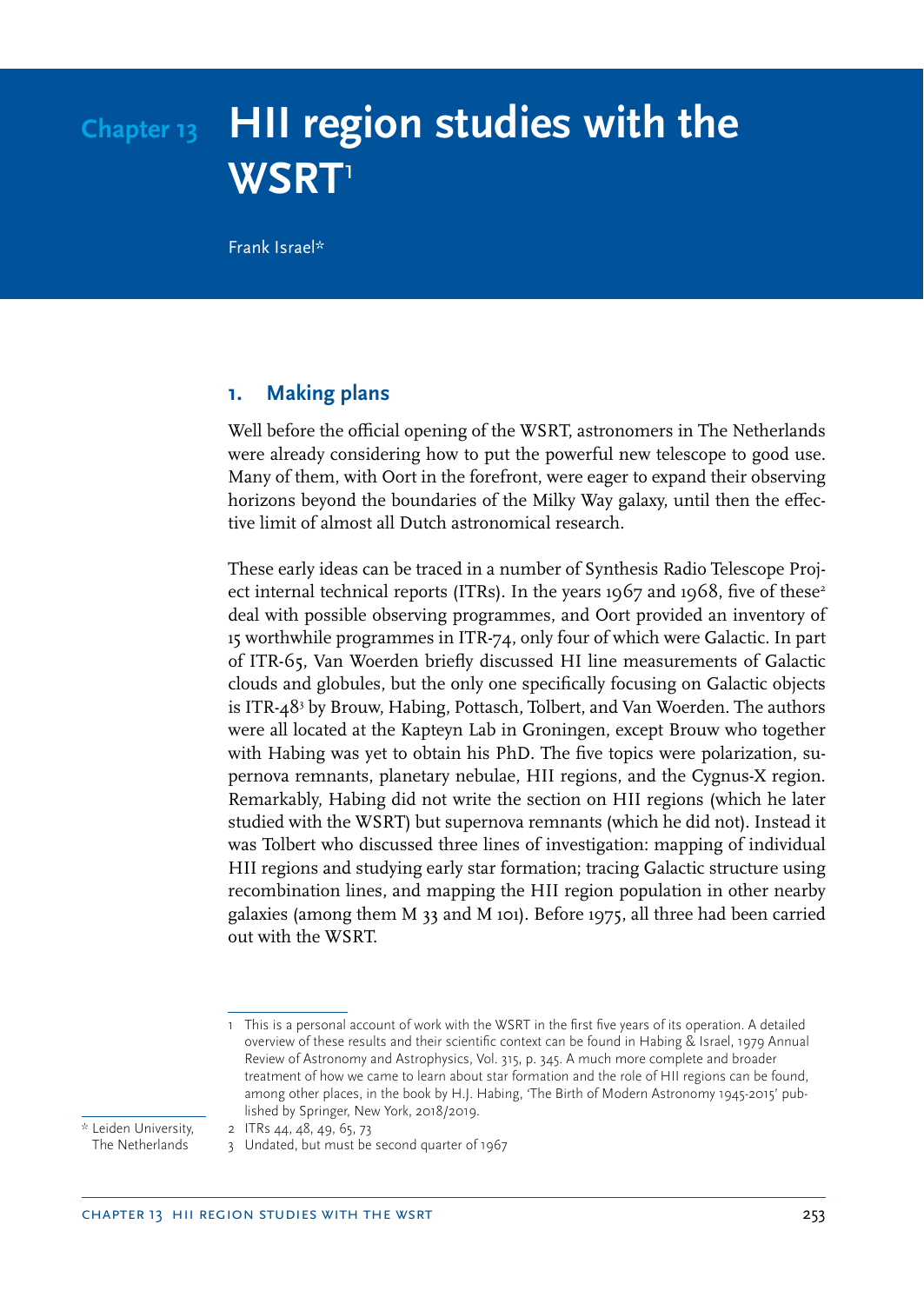#### **2. Flags on stellar construction sites**

HII regions were of particular interest because they flagged sites of recent star formation, and thus might provide a clue as to how stars form. The most mas sive and luminous stars so rapidly consume their nuclear fuel that they never grow old and are always young, so to speak. As they are also very hot, they radiate intense ultraviolet (UV) light in all directions and thereby ionize the surrounding HI into ionized hydrogen (HII). This process had been elucidated many years earlier by Strömgren (1939) in a classical paper that established the fundamental relationship of HII regions to massive young stars. The ionized volume, hence the size of the HII region, depends on the flow of UV photons from the star that maintains the ionized state of the gas. In a homogeneous HI gas, the isotropic UV photon flux should create a spherical HII region, the so-called Strömgren sphere. As foreground dust clouds absorb nebular light, observed nebular shapes could be quite different. This all made a lot of sense and the only thing left to do was to determine how dense stars form out of tenuous HI gas.

This was still very much a mystery at the time. Observations in the 21-cm line readily established that the Galaxy was full of neutral hydrogen (HI) clouds. Cores in these clouds would somehow contract into stars. For a while, it was speculated that the so-called Bok globules, seen silhouetted against distant stars or bright nebulae, were isolated cores ready to collapse into stars. When looked at more closely, they seemed to be very stable, however. HII regions were more promising, albeit in an indirect way. Wasn't it reasonable to expect stars to be also forming today where they formed yesterday? Shouldn't the pres ent-day properties of HII regions tell us about yesterday's formation of their exciting stars?

Such HII region studies were rather few and limited in scope. Dust extinc tion impeded global structure studies. Most attention had been lavished on eye-catching luminous nebulae many of which had already been noted by Messier two centuries earlier, such as the Lagoon nebula (M 8), the Ome ga nebula (M 17) and the Orion nebula (M 42). In his Galactic Plane survey, Westerhout (1958) had measured the radio emission from these and other neb ulae. The radio observations were not hampered by extinction, and some of the nebulae he found, such as W49 and W51, were completely obscured by dust and optically invisible. Unfortunately, the half-degree beam of the Dwingeloo telescope showed only the largest nebulae and did not provide any useful detail. Some ten years later, just before the advent of aperture synthesis telescopes such as the WSRT, the state of the art in HII region radio research was con tained in a series of papers published in 1967 by Mezger and colleagues using the newly built NRAO 140-ft telescope. At a frequency of 5 GHz, they obtained a resolution of 6'4, six times better than Westerhout's survey at 1.4 GHz. They were primarily interested in hydrogen recombination line measurements, but in their first paper (Mezger & Henderson, 1967) they provided the template for the analysis of subsequent HII region radio continuum observations, includ ing the detailed equations for numerical analysis of thermal radio emission. Even with a six-fold increase in resolution, their maps of the thirteen Westerhout sources were still decidedly 'blobby', although they did reveal multiple components. Most importantly, they inferred the presence of 'compact' HII regions (size less than 0.5 pc, electron density typically  $10^4$  cm<sup>3</sup>) from fits to the multi-frequency radio continuum, even though these compact HII regions were not obvious in the radio maps. Mezger et al (1967) suggested that this new class of HII regions might be associated with known sources of OH-maser emission, and speculated that they were the ionized insides of 'cocoons' of gas and dust out of which the embedded O-star had recently formed.

# **3. Start a new field of research ...**

This was the situation when the WSRT became operational in June 1970 with a clear focus on galaxies and distant radio sources. Among the first two dozen WSRT proposals only three targeted Galactic objects: the confused Cygnus-X region (W7: Baars & Wendker), X-ray sources (W13: Braes & Brouw), and in deed HII regions (W24: Israel, Habing, and De Jong). This was to be the topic of my Ph.D. program, supervised by Habing. We believed that the superior resolution of the WSRT (initially 24" at 1.4 GHz, soon followed by 6" at 5 GHz) would reveal the HII region structural detail necessary to infer how their stars formed in the first place.

When we started the project, the three of us were far from being expert in the field. Habing quickly set about to repair this, first by travelling to Bonn to meet Mezger who had become one of the MPI-directors in charge of the 100-m Effelsberg telescope at the occasion of a visit by Wynn-Williams who in turn had just finished his PhD. at Cambridge University. Using the new Mullard Radio Astronomy Observatory's One-Mile Telescope, the first operational ap erture synthesis telescope, he had produced the first wonderful maps of HII regions concentrating on Westerhout sources like those before him. His *pièce de résistance* was a spectacular map of the obscured radio source W3, situated next to the optical nebula IC 1795 (Wynn-Williams, 1971) at a resolution of 6.5". This was fully 60 times better than Mezger's single-dish maps, and still almost a factor of four better than we could then accomplish with the WSRT. Green with envy we learned what could be done.

As it turned out, Mezger was more interested in recombination line stud ies, still beyond the WSRT capabilities, than in the continuum work we were about to embark on. Wynn-Williams was about to start a post-doc with Neugebauer and Becklin in California and redo his radio maps in the mid-in frared (Wynn-Williams et al., 1972). There appeared to be little scope for col laboration. After our return to Leiden, Habing cleverly invited some 35 experts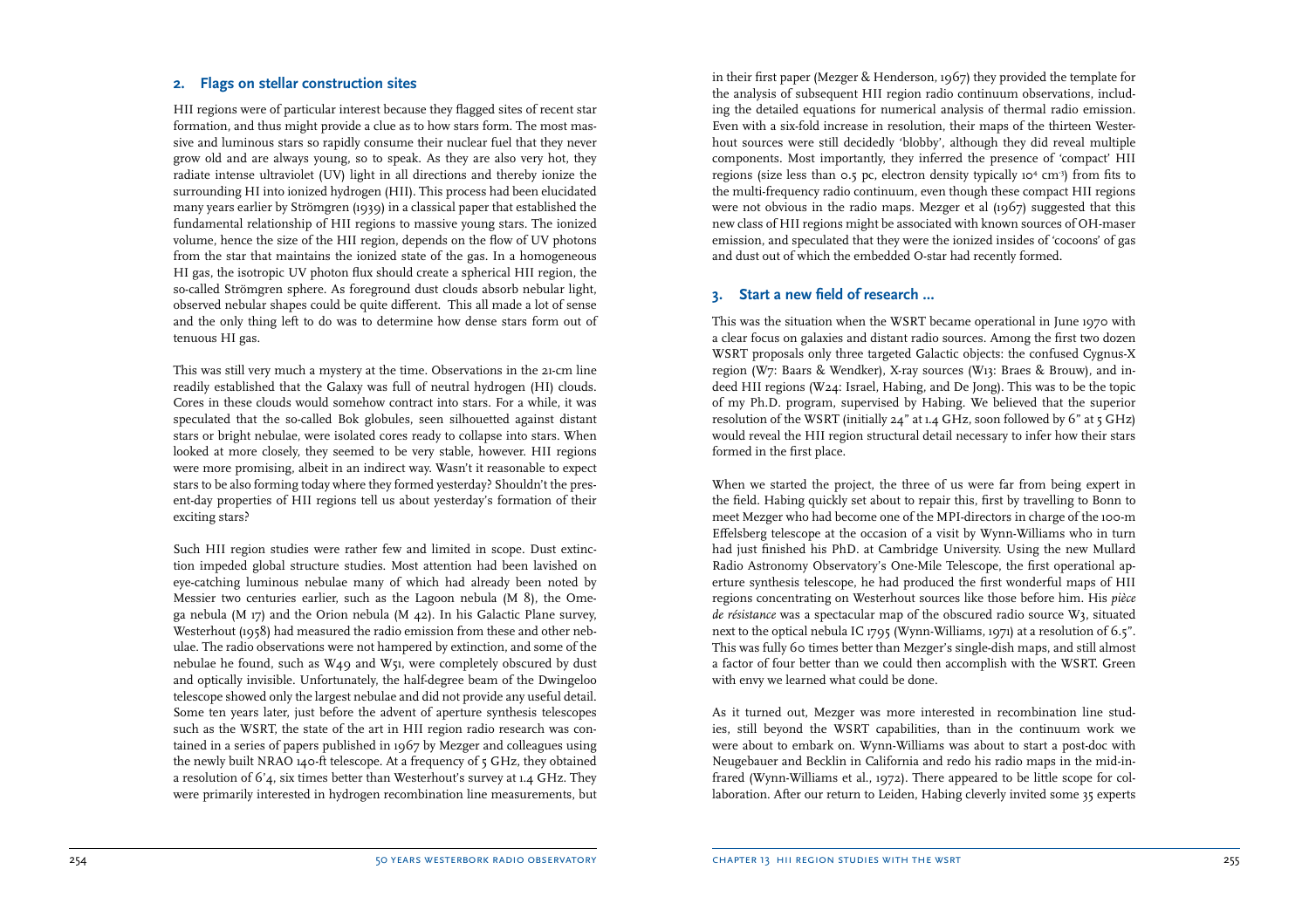

*Figure. 1: Leiden, June 23, 1974. Participants of the Workshop 'The Nature of Dense Condensations in HII Regions', held at the Sterrewacht.*

*Front row, left to right: Frank Israel, Thijs de Graauw, Jan Oort, Nino Panagia, Lanie Dickel, Marie-Claire Lortet, Lise Deharveng, Donald Osterbrock, Franz Kahn, John Shakeshaft (seated) Heinz Wendker, Lindsey Smith, John Dyson, Peter Mezger, Stuart Pottasch.*

*Back row, left to right: Jaap Baars, E. Capriotti, C.C. Lin, Harm Habing, Mayo Greenberg, Vincent Icke, David Flower, unidentifiable, Piet Bedijn, Jorn Wink?, Wilhelm Altenhoff, Michael Grewing, Teye de Jong, David Hummer, Peter Biermann?, unidentified, T. Cato, unidentified, Malcolm Walmsley, unidentified, Woody Sullivan, Harry van der Laan.*

*Photo credit: Sterrewacht Leiden/J.F. Planken*

to attend a three-day workshop on 'The Nature of Dense Condensations in HII Regions' at the Leiden Sterrewacht in June 1972. This brought us up to speed and also provided us with very useful contacts. It was the beginning of a very productive collaboration with the French optical astronomers Lortet-Zuckerman, Deharveng, and Caplan, who provided us with detailed information on nebulae and exciting stars in exchange for our radio results.

# **4. Intricacies of carrying out the Sharpless HII region program**

Although the WSRT was not the first synthesis array telescope to take a detailed look at HII regions, it did have the advantage over the Cambridge One-Mile Telescope that it was much faster and more sensitive thanks to it having four times as many dishes, each with twice the collecting area, and seven times as many instantaneous baselines. We thus could start a program much more ambitious in terms of numbers of HII regions than our colleagues in the UK. Right at the beginning, we decided to avoid most of the Westerhout sources whose sizes are comparable to or exceeding the primary beam of the WSRT and extend well beyond the first grating response in a single 12-hr synthesis measurement. Instead, we turned to the very extensive catalog of large and small optical HII regions by Sharpless (1959). With this catalog as a guide, I spent days selecting suitable candidates (bright, and smaller than 10' in size) for observation on Palomar Sky Survey (PSS) prints. These came in two varieties: prints from red plates and from blue plates. The former highlighted HII regions as their H-alpha emission fell within the band, and the latter predominantly showed the blue exciting stars. For decades, the PSS prints and plates were among the most indispensable tools of observational astronomy. In the end, we chose about three dozen out of 313 Sharpless HII regions for observation with the WSRT.

Enthusiastic but inexperienced, we did not get off to a smooth start. It had not yet fully dawned on us that an interferometer is a great way of losing source flux, and we had failed to specify that the shortest interferometer spacing should be really short, i.e. that we required the shortest available spacing of 36 m (170 wavelengths). As the telescope group had scheduled our extended source observations for some unfathomable reason at baselines starting five times longer, the radio maps we got out of the reduction pipeline showed a lot of noise and next to no flux. In one object, we did see an intriguing chain of very weak compact sources, but later re-observation with better baseline coverage revealed that these were merely insignificant brightness fluctuations in the extended emission.

Right among the first few usable observations was a map of Sharpless 158 (S 158, also known as NGC 7538). We still missed most of the flux with a shortest baseline of 90 m but what we did see was similar to the optical brightness distribution, with the notable exception of a completely obscured, unresolved source at the southern edge of the optical nebula. An accurate position for the OH maser source detected earlier had just become available, and we found that it coincided precisely with what we imaginatively called an ultra-compact HII region (size less than 0.15 pc, electron density 10 $^6$  cm<sup>3</sup> or higher). Combing the literature, we came up with several other cases where an OH maser was precisely coincident with a compact thermal source (Habing, Israel, & De Jong, 1972). The close association of (ultra)compact HII regions with powerful OH masers argued strongly in favor of Mezger's speculation that these objects were the actual birthplaces of young and luminous massive stars.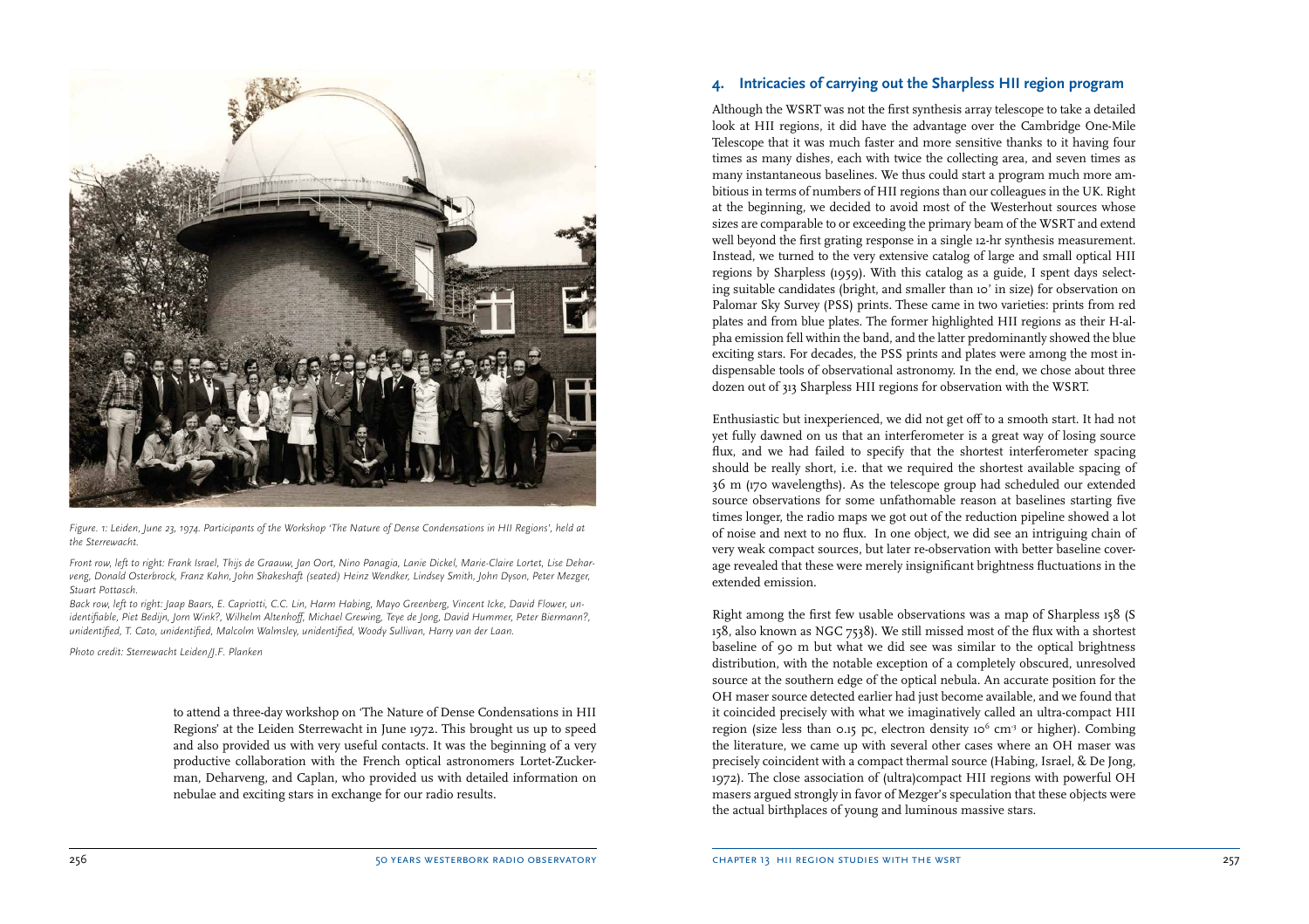Almost as a curiosity, we noted a discrepancy between the radial velocity determined by optical and radio methods by as much as 10 km s<sup>-1</sup>, which we did not understand, but paid no further attention to. It should have reminded us of the even larger velocity discrepancy of 16 km s<sup>-1</sup> between the stars and the gas of the Orion nebula, that I had noticed as a student more than two years earlier, but we didn't realize it at the time. I remember thinking this was peculiar but nobody else seemed to think it was a big deal and I did not pay further attention to it. As it turned out, that was a mistake: never ignore discrepancies you don't understand. It should also be noted that the prototypical emission nebula, the Orion Nebula, was among the poorest possible prospects for WSRT observing. Its declination is close to zero, which means that the WSRT observing beam is extremely elongated in a north-south direction and that up to half the time individual dishes are shadowing one another. We did observe Orion A in 1973, but the map was useless even though the emission from the bright Huygens part of Orion is compact enough. A decent map was obtained only in 1976, when Martin and Gull (1976) managed to combine E-W spacings observed with the Cambridge One Mile Telescope with those from the N-S arm of the Owens Valley interferometer, and successfully clean the resulting 'dirty' map.



*Figure 2: Leiden, August 22, 1974. Jan Oort introduces the last ever astronomical colloquium in the Sterrewacht lecture room where Alar Toomre was attempting to convince a skeptical audience that galaxies really do interact and merge. Many of the of the people depicted were actively involved in Westerbork operations and observing programs.* 

*Front row: Luc Braes, Ernst Raimond, Harm Habing, Walter Jaffe, Edwin Valentijn. Second row: Jean Casse, Richard Strom, Ger de Bruijn, Hans van Someren Greve, Xander Tielens. Third row: Roelf Marten Duin, Frank Israel, Johan Degeweij, Steve Bajaja. Fourth row: Gerard Uiterwaal, Wil van Breugel, unidentified, George Rossano. The person way in the back behind Uiterwaal might be Ron Harten.*

*Photo credit: Sterrewacht Leiden/L.A. Zuiderduin*

My sometimes shaky technical knowledge was compensated by the generous help of Leiden colleagues such as Le Poole, Harten, and Van Someren Gréve who knew a lot more about aperture synthesis methods and reduction tech niques and never tired of pointing this out. Van Someren's daily return from the university's central computing facility (CRI) with the latest Westerbork computer output never failed to fill me (and others) with apprehension. The Westerbork reduction pipeline made use of several reduction programs on thick packs of punch cards, to be run one after the other, and each to be con trolled by so-called 'stuurkaarten', punch cards with instructions about map sizes and scales, contour levels, etc., provided by the user (me). I found it easy to make mistakes and hard to catch them by reading the smudgy print at the top of the cards. Van Someren had a strong sense of drama when, in front of everybody gathered for coffee, he handed out a minuscule contour map ('your postage stamp'), slowly unrolled a plot that stretched for meters because of a decimal error (`your wall-paper'), wondered publicly about the meaning of a plot containing only a single contour, or conversely, a plot with many contours squeezed together in the noise. Each of these unique products had, of course, taken up lots of computer or plotter time at the CRI.

#### **5. Not so easy ...**

Notwithstanding such minor mishaps, a significant HII region database was built up in a few years, including not only 1.4 GHz measurements but also observations at frequencies of 0.6 GHz and 5.0 GHz that in the meantime had become available, published in a number of papers, some together with other authors such as Felli, Harten, Deharveng, most of which formed the bulk of my 1976 PhD thesis. By that time it had become clear that these detailed radio maps told us a lot about HII region structure, but not so much about star formation. Clearly, when one or more luminous stars turned on and rapidly ionized their surroundings, the sudden injection of energy would wipe out almost all clues to the formation process. When fire burns down the house, not much is left of the furniture … From HII regions we could learn how stars and gas interacted, but not what went on before. Even the obscured ultra-compact HII regions, interpreted as cocoon stars, did not reveal much about their origin.

However, this was not the end of the story. The structure of the very first HII re gion we closely looked at, S 158 (NGC 7538) was peculiar. Even though the radio nebula was extinction-free, and apparently excited by a single central star, it did not look like a Strömgren sphere at all. We did try to model the very asymmetri cal shape by a sphere of gas containing an off-center spherical cavity. The fit was not particularly good. Moreover, we quickly found several other, mostly small, HII regions to be similarly asymmetrical and have a central brightness mini mum partly surrounded by a relatively broad shell. While some of these were true windblown shells (most notably NGC 7635: Israel, Habing, De Jong, 1973; Icke, 1973; NGC 6888: Wendker et al. 1975), such an explanation was clearly not feasible for the bulk of these objects: wrong shell shape, wrong energetics. In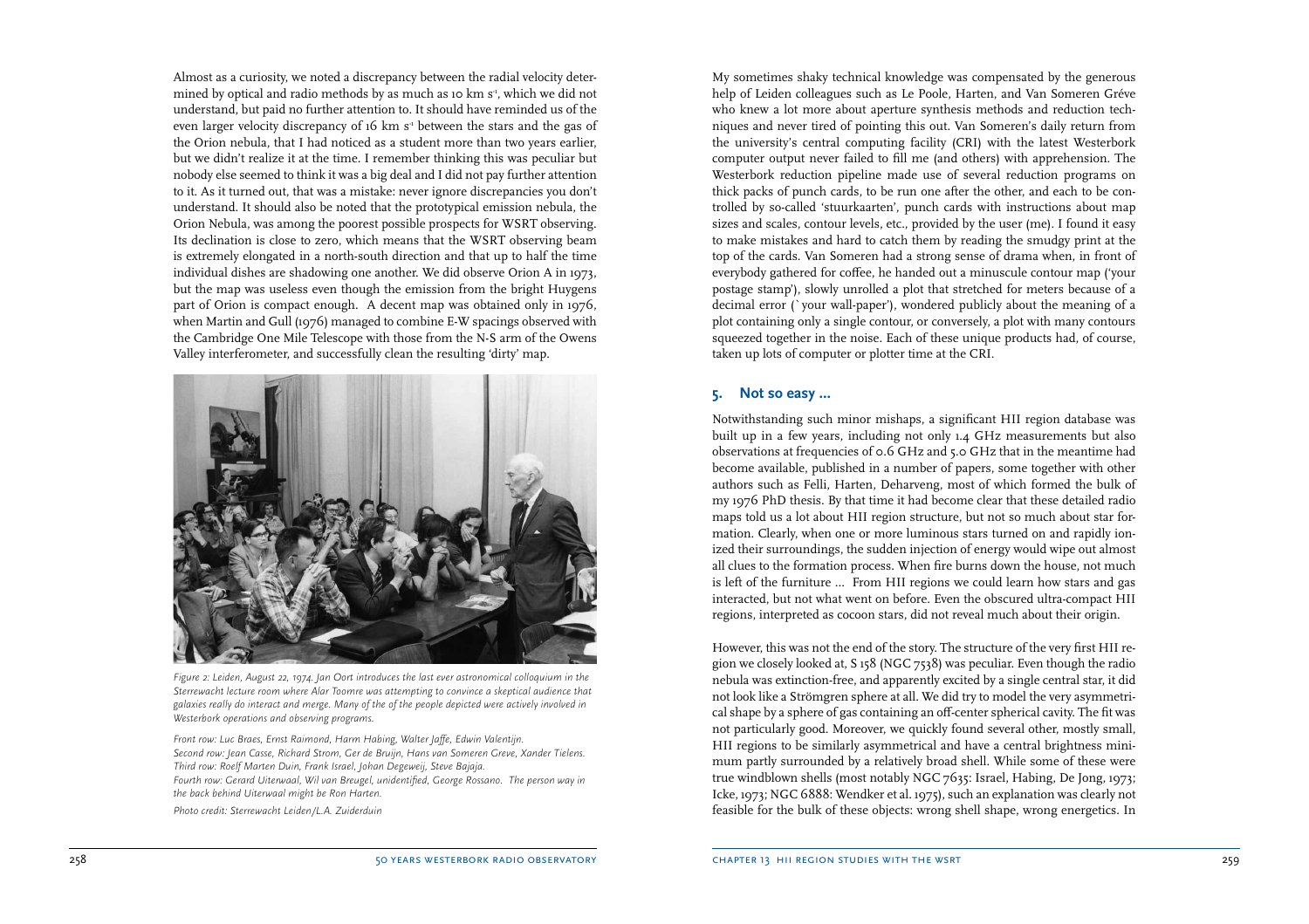

*Figure 3.1: H-alpha image S 158 (NGC 7538), a small bright emission nebula. The ultra-compact HII region to its south is completely obscured.*

*Photo credit: Fred Calvert/Adam Block/NOAO/AURA/NSF*



*Figure 3.4: S158, WSRT 5 GHz, 6" resolution, shortest spacing 36 m. Israel (1976). The image shows more detail, but the extended diffuse emission is mostly lost. The ultra-compact HII region is still unresolved.*



*Figure 3.2: S158, WSRT 1.4 GHz, 24" resolution, shortest spacing 90m Habing et al. (1972). The extended emission of the main nebula is only partly recovered. The ultra-compact HII region is prominent. The cross marks the position of the OH maser.*



*Figure 3.5: VLA B array image (resolution about 1 arcsec) of the ultra-compact object, which turns out to be a group of nebulae each surrounding a newly formed star. From Hoffman et al., 2003 ApJ, 598, 1061*



*Figure 3.3: S158, WSRT 1.4 GHz, 24" resolution, shortest spacing 36m Israel (1973). The extended emission of the nebula is now fully recovered. The asymmetrical shape, relatively sharply bounded on the right, and diffuse on the left, is characteristic of a blister HII region seen more or less edge-on*



*Figure 3.6: Gaume et al. 1995 ApJ 438, 776. 22GHz VLA A configuration (resolution 0."11) image of the brightest ultra-compact object component IRS-1. Even this very small object shows characteristics of a blister.*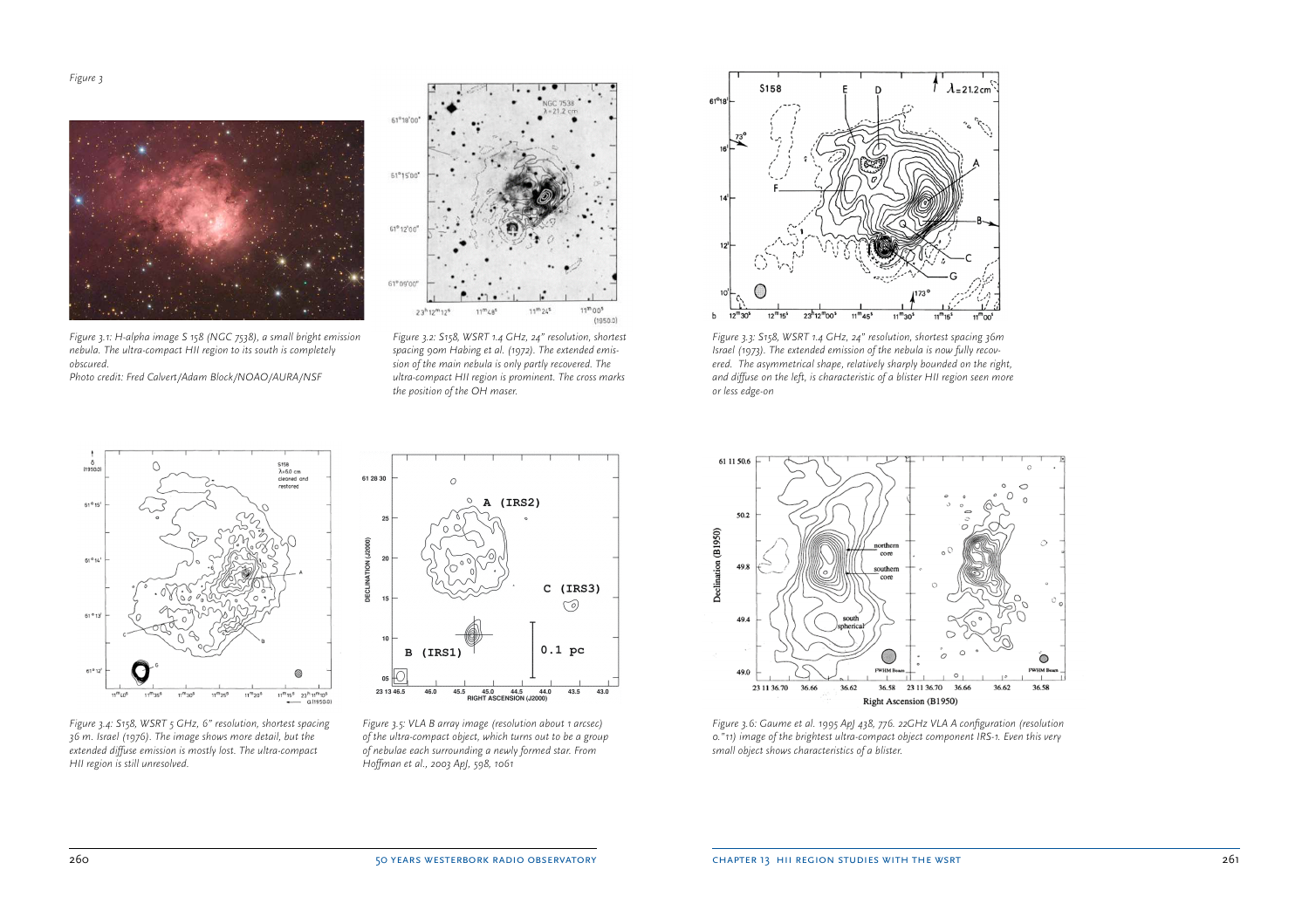fact, also the Orion nebula has such a structure, as does Wynn-Williams' source W 3A. Although Strömgren's physical model was beyond reproof, his geometry was way off. HII regions were clearly more complex than a simple Strömgren sphere and this turned out to be true even for the ultra-compact HII regions when these were finally resolved by long baselines at short wavelengths.

This was a very puzzling phenomenon, but all attempts to get colleagues working on HII region models interested frustratingly failed. The answer came in 1974, unexpectedly, as I was leafing through a stack of preprints (no internet preprint server in those days) during a visit to NRAO in Charlottesville, USA. In one of these, Balick et al. (1974) suggested that Orion consists of flows emanating from stars embedded in a small, contracting molecular cloud behind the HII region. They also referred to an earlier paper by Zuckerman (1973) that I had overlooked, in which the Orion nebula was seen as a protrusion on a likewise small molecular cloud. These two papers hit me like a flash of lightning. Here was the vision I was looking for! Clearly, I should have paid more attention to the work of others, having ignored Orion which I wasn't studying, and rather having missed the relevance of the newly (1970) discovered molecular gas. Although Zuckerman and Balick et al. were the first to propose the connection between the ionized nebula and a previously unseen reservoir of molecular gas, they still underestimated the importance of the latter. It took three more years before the overwhelming size and mass of the Orion Molecular Cloud complex (OMC-1) was recognized by Kutner et al. (1977). Nor did the authors dare more than hesitatingly suggest that other HII regions might be similar.

# **6. Burning blisters**

This was a major change of paradigm. The Orion nebula taught us that we had thus far tried to form stars and HII regions completely missing the major ingredient: molecular gas (H<sub>2</sub>). In fact, nowadays H<sub>2</sub> has almost completely taken the place of HI, which is considered to be mostly irrelevant to the star formation process. Its inclusion solved the problem of Orion's kinematics that had always been problematical as they never could be made to fit expansion, contraction or rotation in a satisfactory manner. For me, they provided the solution to the observed HII region structures, if I could prove that they were all Orion-like. The opportunity came in 1975 when Habing had arranged that I should visit Thaddeus in New York City for a few months. At the same time that Blair, Peters and Vanden Bout (1975) established that Sharpless HII regions more often than not showed CO emission, I used Thaddeus' Columbia millimeter-wave dish and Vanden Bout's larger millimeter dish at McDonald Observatory in Texas to systematically measure the velocity difference between the ionized gas and the associated molecular cloud. The available morphological and kinematical data so obtained convincingly showed that almost all HII regions fit a configuration that we compared to a blister on the human skin: well-defined very bright ionization fronts eating into a very much larger molecular cloud from which gas is streaming away into interstellar space, becoming more and diffuse

with increasing distance (Israel, 1976). Only very large, highly evolved HII regions, often resulting from the merger of overlapping HII zones do not fit this description any more. It is interesting to note that this entire insight was but the last in a chain of steps, and that required the combination of two different techniques: aperture synthesis mapping of centimeter-wave radio continuum mapping and single-dish millimeter wave molecular line measurements.

An important consequence of the blister model was that the exciting stars should have formed inside the molecular clouds, but near the edge and not at the center. Subsequently, the gas dynamics were successfully modelled in Tenorio-Tagle's (1979) Champagne model. This state of affairs seemed so obvious that it did not occur to me that it was not common knowledge in the HII region community. In the summer of 1977, I discovered to my surprise that this was nevertheless the case, when I was participating in a workshop on Giant Molecular Clouds. This led me to turn the relevant but unpublished part of the thesis into a separate paper (Israel, 1978) that is occasionally still being cited. For the first but not the last time, it made me realize that whatever familiarity has made obvious to one can be entirely new to others. I still find it amazing that it took everybody, including myself, so long to discover the importance of molecular gas clouds and the nature of HII regions when it was staring us in the face.



# **7. Slowly, slowly**

Missing the obvious kept on occurring. We had no answer to the question why massive stars would preferentially form near molecular cloud edges rather than the center where densities were supposed to be higher. Was star formation always caused by molecular clouds colliding? Observational evidence did not support that. Were molecular clouds perhaps flat and two-dimensional like sheets or pancakes? That did not appear very likely, either. Yet, these suggestions were very close to the solution that once more kept staring us in the face for years. If one looks, for instance, at the very nearby Ophiuchus cloud com